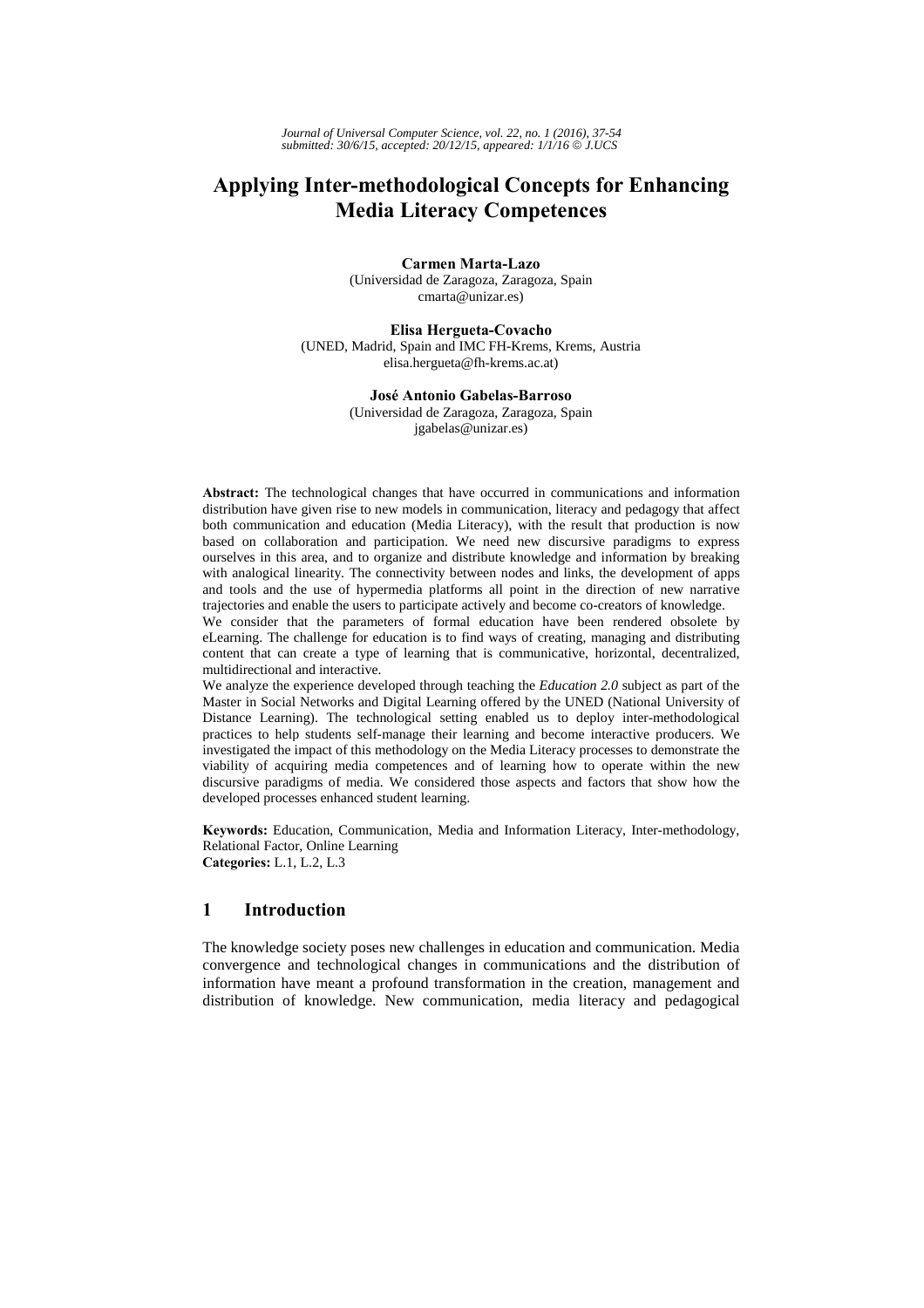models have emerged. The Network has become the space in which students develop processes in which they participate as active agents, as digital society's *EMEREC*s [Cloutier 75], with new necessities determined by the challenge of knowledge acquisition.

The future is communicatively digital and originates transformations in the paradigms that govern this emerging social culture; these changes materialize as an opening supported in the social networks and propel teaching and learning way beyond the walls of educational institutions. Media Literacy is remodeled by open and changing environments and is no longer circumscribed by classroom walls. It drives the way information, which can now be found everywhere, is accessed and processed, and also changes the approaches people will formulate to obtain and produce knowledge.

This article covers various aspects of Media Literacy for the 21st century that consider students to be holistic beings, ecosystems within different social and communication settings, who require new discursive paradigms and structures to express themselves and distribute information and break with analogical linearity. This communication panorama is more than merely technological, and acquires far greater importance in the convergence with education.

Students need Media Literacy to become literate and maintain a dialogue and interact with media. This ecosystem, which is communicative, educational and thus relational, penetrates a fourth setting which has no coordinates in time or place, and asserts its virtual links within a multisensory framework. It is here that we reflect on the new methodological articulations that need to be adopted in order to remodel the technological discourse and take advantage of the new digital media as instruments at the service of Media Education. Our proposal is to influence media literacy via intermethodological strategies and practices that incorporate a holistic, multidimensional student, who constructs knowledge that is interrelated and connected, and is based on a reflection aimed at enabling the convergence of minds, empathies, senses and sensations, processes and discourses.

Our study aims to analyze and assess the impact of inter-methodological practices developed in the learning and construction of knowledge by a group of students studying the *Education 2.0* subject as part of the Master in Social Networks and Digital Learning offered by the UNED (National University of Distance Learning). We wish to contribute methodological information from the perspective of teaching a holistic student who is learning in virtual settings.

The subject was constructed in order to implement and develop an Education 2.0 curriculum for the 21st century. The philosophy was to make the most of the potential of the new technological setting and to generate a pedagogical methodology and communicative strategies within a higher education environment in which we could bypass the traditional formality inherent within such places.

To promote this model, we created "inter-methodological" practices and dynamics based on complexity. We started with the uncertainty and chaos theory that might advance interconnected learning, with the aim of establishing and developing endogenous and exogenous relationships between students, teachers and media in such a way that the former became protagonists and managers of their own independently developed learning. This meant focusing on the personal production of content by the students as coauthors and co-builders, as well as focusing on the people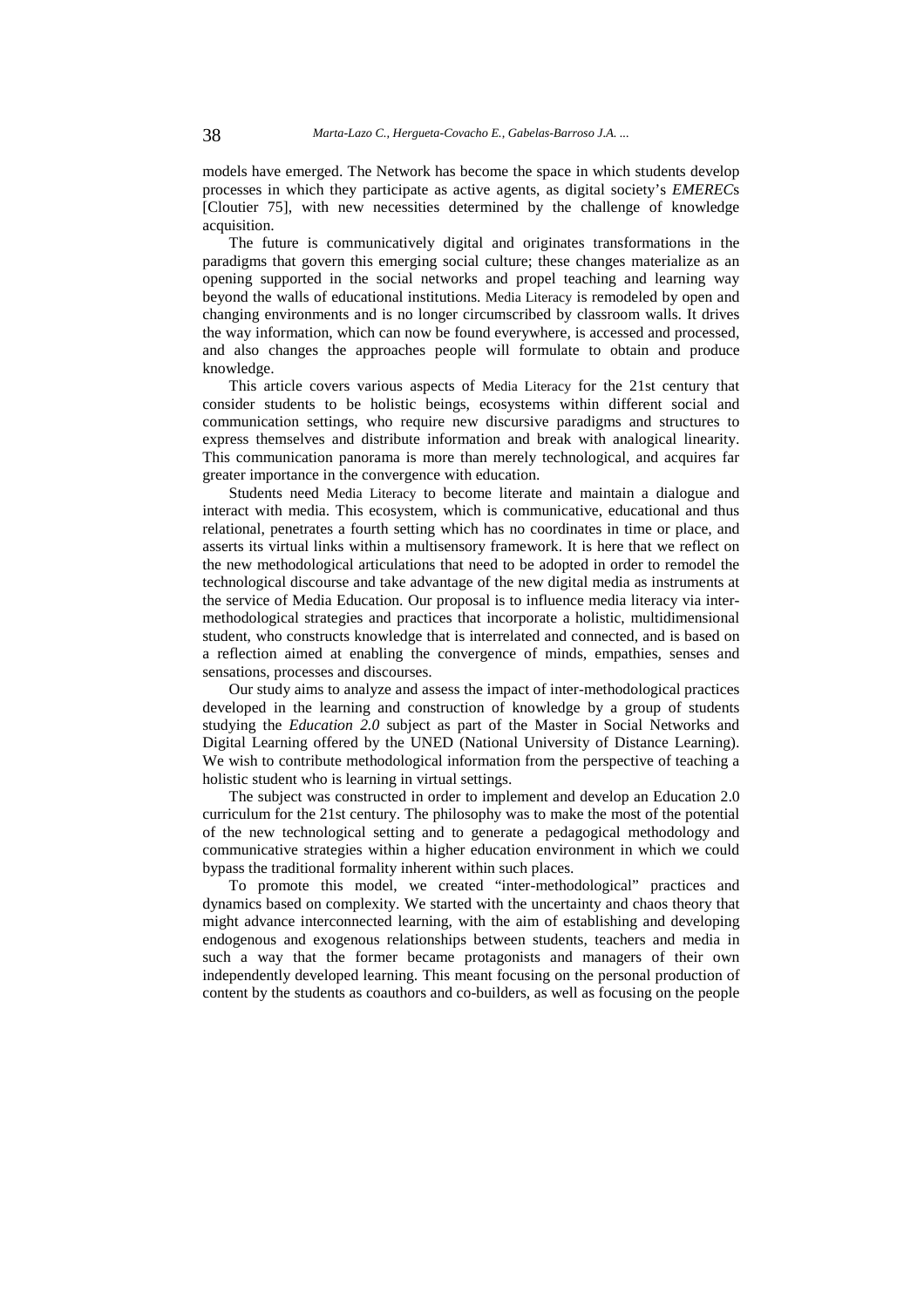responsible for shaping the subject's curriculum in a process whose objective was to develop the students' sense of critical analysis and, consequently, their empowerment. This research helped us understand which aspects of the practices and dynamics had the most influence on the learning and the development of the students' media competences. If the results of the investigation showed that they were relevant, then we aimed to provide the inter-methodological models that could be extrapolated to other learning environments.

### **2 Theoretical Framework**

#### **2.1 Relational Media Literacy for the 21st century**

We foresee a future that is digital, a social culture open to new paradigms which, together with social networks, promises a form of teaching and learning that goes beyond the walls of institutions. This future will remodel Media Literacy and take it out of the classroom in which it was previously restricted. Training and educational processes will be based on acquiring knowledge while confronting the huge quantity of information that envelopes us and therefore require us to

- know how to access this information
- know how to find it
- know how to transform it into knowledge
- know how to disseminate it

with a sense of responsibility and ethics in our role as participating citizens.

This phenomenon is unstoppable and will potentially increase in the next decades. In this sense, UNESCO has determined that it is necessary that this new scenario "*empowers people in all walks of life to seek, evaluate, use and create information effectively to achieve their personal, social, occupational and educational goals. It is a basic human right in a digital world and promotes social inclusion of all nations"* [Wilson et al. 11]. Likewise educational institutions must make their students multiliterate by considering all the different skills dimensions [Ferrés and Piscitelli 12], technological as well as communicative. Skills to broaden their potential to interact in and with the world around them, share information and acquire competences that enable them to continue learning throughout their lives [UNESCO 96]: the knowhow that covers cognitive knowledge, the knowhow or skills to activate knowledge and the knowhow that helps them to appreciate their own social skills, values and attitudes.

The objective of Media Literacy is to provide individuals with self-expression skills that are vital for the normal development of communication and creativity with the help of instruments in order to understand the communicative production of society [García Matilla 02]. Therefore, it is crucial to join the concepts of communication and education in this century in which knowledge is such a priority and which does not permit planning in a fluid society marked by fear of uncertainty [Bauman 07].

It is fundamental to situate eLearning students within this framework and offer them the chance to interact within the concentric circles of learning communities that can lead them away from the individuality of the "I" and their neurological relationships in order to involve them in external connections spread across the virtual world. The traditional educational paradigm seems incapable of providing an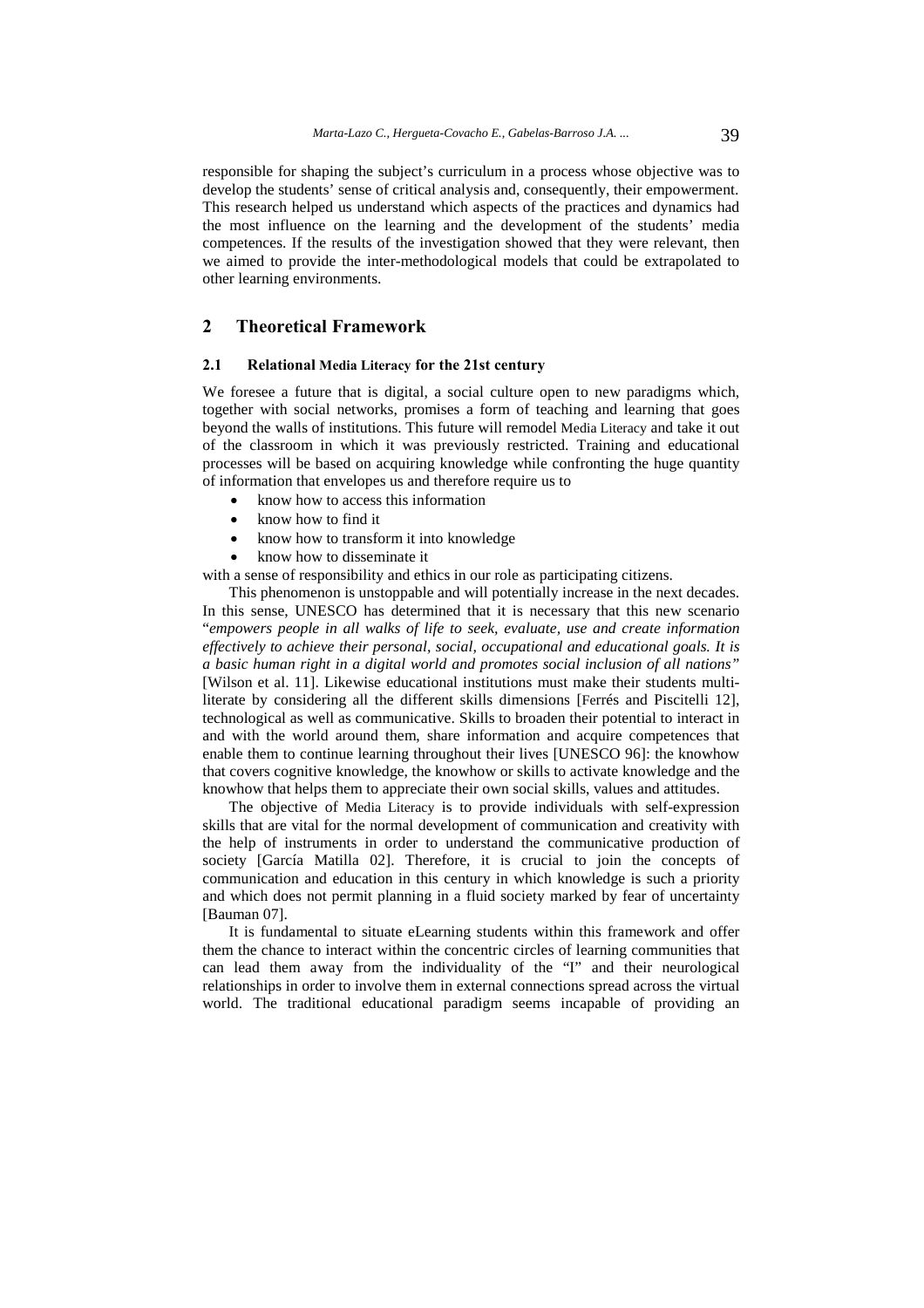adequate pedagogical framework for the horizontal communication model required of online settings, as well as the new communicative models needed to replace the banking educational model [Freire 70] based on the culture of transmission.

In the beginning, online education based its strategy on digital technology rather than a pedagogical scenario and, as a consequence, it assumed a behavioral perspective in its practices. We believe we cannot restrict ourselves to technological reductionism to promote horizontal communication in virtual settings or construct Media Literacy models based on collaborative construction and collective intelligence without drawing on the phenomenon of communication, and also education, and without considering how Connectivism [Siemens 06] can contribute to learning in Web 2.0 settings. Siemens' proposals are very useful for describing the role of technology and internal and external connections in improving cognition and knowledge construction. He states that learning is the process of creating networks and the establishing of node structures, which are any entity or person that acts as a source of information.

We no longer doubt that to "*connect with sources of information and knowledge allows the creation of networks, not only with people, but also with those sources that mediate our communication and information needs and help us to access and expand our cognitive skills and managing, and in this way, our identity and our knowledge"* [Marta et al. 13]. We adopt the relationship of nodes as the center point of the media literacy experience. ICTs are now known as RICTs (relationship, information, communication, technology). We thus revise, control and demystify the action of education within technology. We cannot avoid the importance of relationships, the Relational Factor<sup>1</sup>, as a form of revising the ICT discourse and as the central support of media multi-literacy, based not only on technological competences but also on different competence dimensions in order to "*contribute to the development of citizens' personal autonomy, as well as to their social and cultural commitment"* [Ferrés and Piscitelli 12].

Ferrés and Piscitelli structure the dimensions of media competence (language, technology, interactive processes, production and dissemination processes, ideology and values and aesthetics) around two work settings, production of one's own messages (the expression setting) and reception and interaction with the messages of others (the analysis setting). Marta Lazo and Grandío [Marta and Grandío 13] state that the acquisition of media competences is based on continuous learning and must adapt to the digital era. They also warn of the need to prepare the people against the filtering of content within our contaminated information settings. We center our work on online teaching and learning models based on the culture of active participation, as described by Jenkins [Jenkins 06], and on creative collaboration. Here, interaction means setting down a cornerstone for the construction of virtual learning environments.

Relational Factor models promote Media Education processes that motivate students and facilitate interactive participation in virtual settings so as to empower them and, as a consequence, encourage their learning. Providing resources which boost the human capacity to study, explore autonomously and empower students could be the greatest success of teaching for eLearning.

l

<sup>&</sup>lt;sup>2</sup> Retrieved October 2015 from: http://educarencomunicacion.com/triclab/services/historicos-2/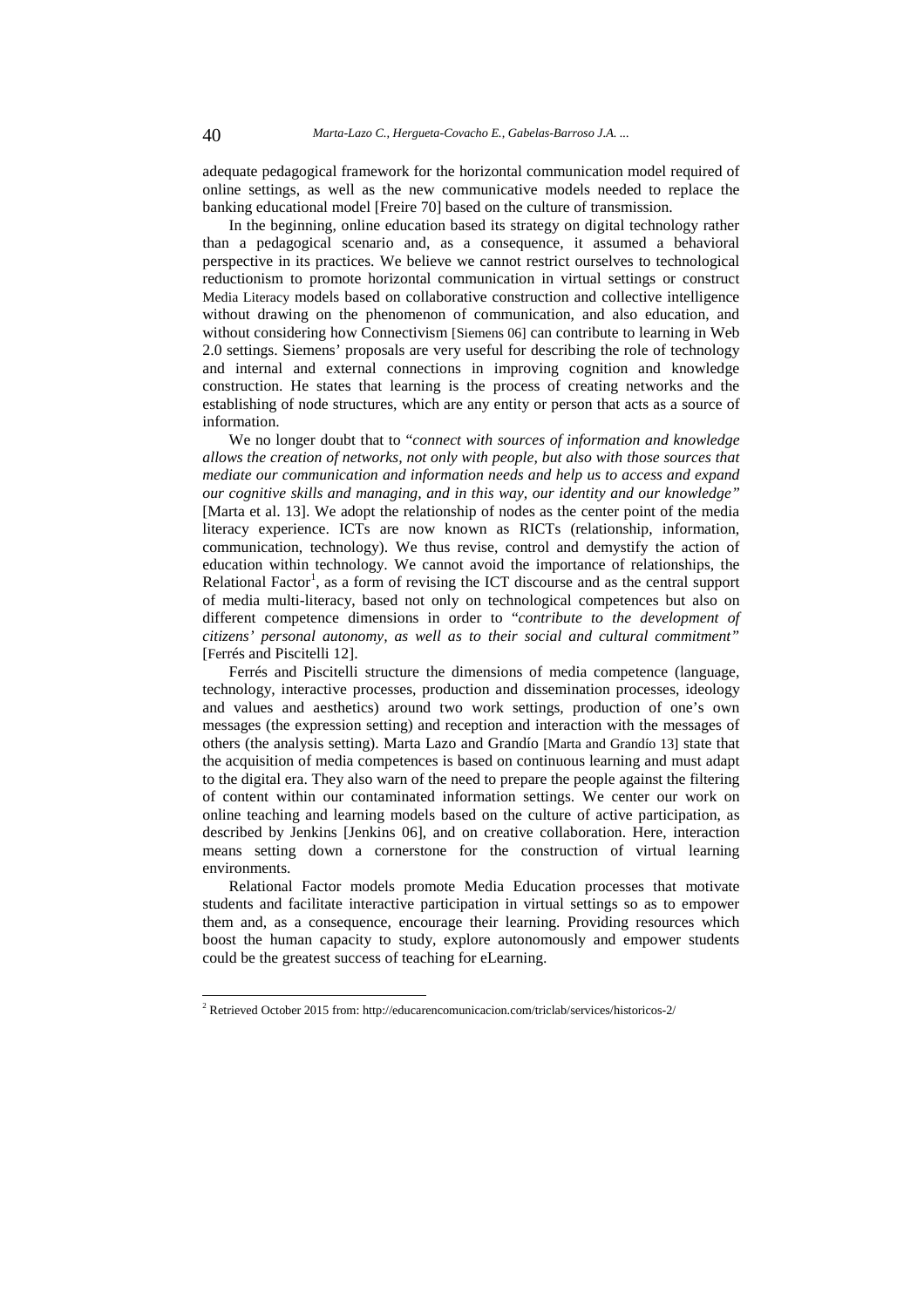Furthermore, the relationships generated within these processes between the interconnectedness of individuals, the social environment and the various types of media at their disposal, enable students to acquire fundamental competences for media literacy. These relationships and processes are intimately correlated: the creation of nodes and endogenous and exogenous connections, and interaction and participation are also closely linked and allow knowledge to be generated. Literacy and learning go hand-in-hand, support the acquisition of competences and promote learning through empowerment.

#### **2.2 Concentric, accessible and distributed Media Literacy settings**

Communication involves the human being holistically, cognitively and emotionally; it also involves us as social beings who establish relationships and interactions with others thanks to a neural system designed to connect us with others, to socialize and establish links [Goleman 06]. This socializing action and its reflections, ours in others and vice versa help us to form our own identity by which we become aware of our Media Education needs.

Echeverría [Echeverría 99] describes three spaces. Our body, with its physical and sensory features; the real, social and cultural urban space which we inhabit; and the one which we access via screens, the virtual space, that has expanded and become more day-to-day and which influences the educational processes. We focus on the settings from the literacy perspective and imagine the first setting to be the "I" of our students who require basic holistic literacy in languages to be able to communicate with their own bodies and direct environment.

The second space would be the real space: interactions with intercultural connotations that we cannot ignore. We need to know how other cultures function to be able to interrelate with others: this means acquiring literacy in order to be aware of the differences of others and also to develop, from "Skills for Health" [World Health Organization 1993], a sensitivity to understand them and the capacity to relate to them. The skill to act appropriately and to be flexible in the face of the actions, attitudes and expectations of others thus becomes vital for coexistence and education.

To be able to communicate within the third space, it is crucial to provide literacy in new communication languages. The use of digital tools in the classroom is not enough if they are merely integrated by superimposing them on a traditional education system [Aparici 13].

Media Literacy for the 21st century means profound changes in the way information is created, managed, interacted with and distributed, and it must center on models based on participation, creative collaboration and interaction in virtual settings. The internet and social networks mean that verbal "day-to-day" literacy remains in the background, since non-verbal literacy gives us codes and channels to help us to innovate in the way we communicate. We situate ourselves in new settings that require new discursive paradigms and structures in order to write, express ourselves, organize and distribute information by breaking with analogical linearity, based on connectivity between nodes and links that enable an infinite number of narrative itineraries.

However, being able to communicate has greater implications. It encompasses sharing life experiences with one's environment beyond the classroom. Media communication is here in order to make conversations among peers, to allow us to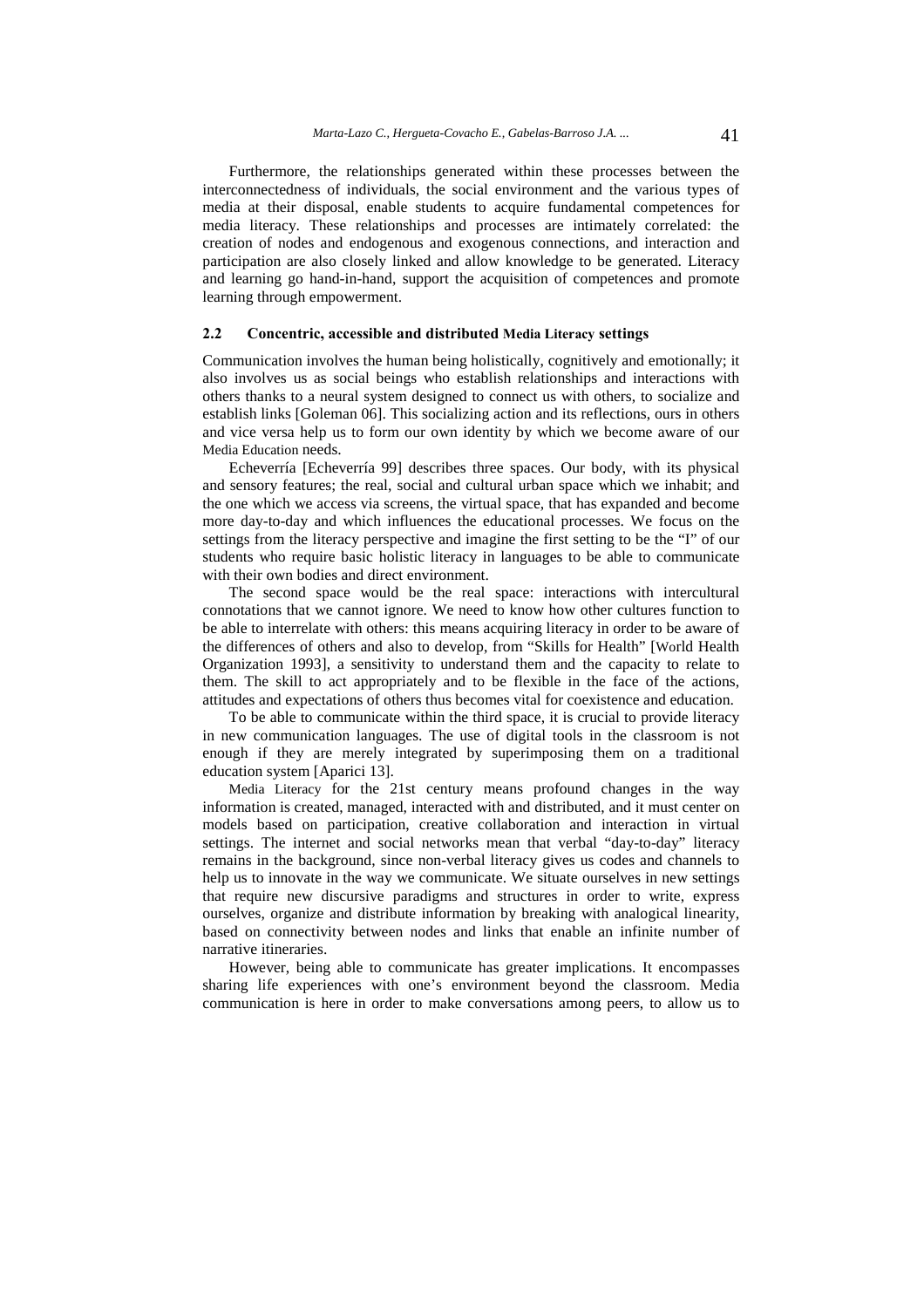relate to others and the media. In this communicative process, the Relational Factor in social networks is key [Gabelas et al. 13] in interpersonal terms by using different narrative formats (the written or spoken word, images, sounds, videos, gestures…) by which we can transmit our emotions, thoughts and feelings, either in person or virtually, near or far, or in a synchronous or asynchronous form.

Students are already media consumers and must be aware of the keys necessary to communicate as citizens, which requires possessing a media literacy that empowers them and enables them to participate in our digital society. They intuitively understand concepts that are intrinsic to the media ecosystem: ubiquity, digital competences, interactivity, interaction, digital narratives, media codes and languages, oral, verbal and non-verbal language in the media. They use them to transmit their experiences, like a mirror of their own identity, their informational, emotional and social values [Boyd 14], which they share with the nodes in their networks. They unconsciously weave a web of relationships in conversations mediated by different screens.

This communicational and narrative panorama also depends on the level of media literacy we can provide from the education system to allow them to acquire the competences to process, filter and convert the vast amount of data around them into useful information. This can deliver them the criteria necessary to operate in this setting, to avoid difficulties in handling tools and the interactions with other interlocutors, and forming groups for collaboration and participation.

#### **2.3 The fourth space. The hyper-dimensional perspective of communication and education**

The fourth setting is characterized by ubiquity without time or space. Communication involves the individual holistically, and submerges them in a communicative and relational ecosystem that embraces the settings of Echevarría and the three traditional physical dimensions in a fourth environment that does not need space, time or geographical coordinates. This fourth setting is a convergence with no coordinates of time or place, and asserts its virtual links within a multisensory framework of supports, formats, genres and content.

This setting measures the convergence of two realities (physical and virtual), two mentalities (analogical and virtual) and is cross-border in nature. It is threedimensional in its psychosocial structure (emotional, cognitive and social). The mediated techno-setting makes possible Vygotsky's [Vigotsky 88] zone of proximal development as an area of potential development. The context of the mediation process will be a key factor in this evolution. Technology is humanized by means of the relationships created in this dimension. Those who interact are integrated by merging themselves within relationships, producing and disseminating information far and wide so that their learning can be undertaken at any time and in any place [Cope and Kalantzizs 09]. In this setting, they must empower themselves and develop strategies that enable them to be themselves and to circulate in an uncertain social, educational and technological world by adopting a positive, constructive attitude and a methodological, reflective strategy regarding their surroundings.

For this reason, we propose various inter-methodological strategies and practices that include the being of our students and their diversities within their various dimensions, where the two converge to construct common knowledge in relationships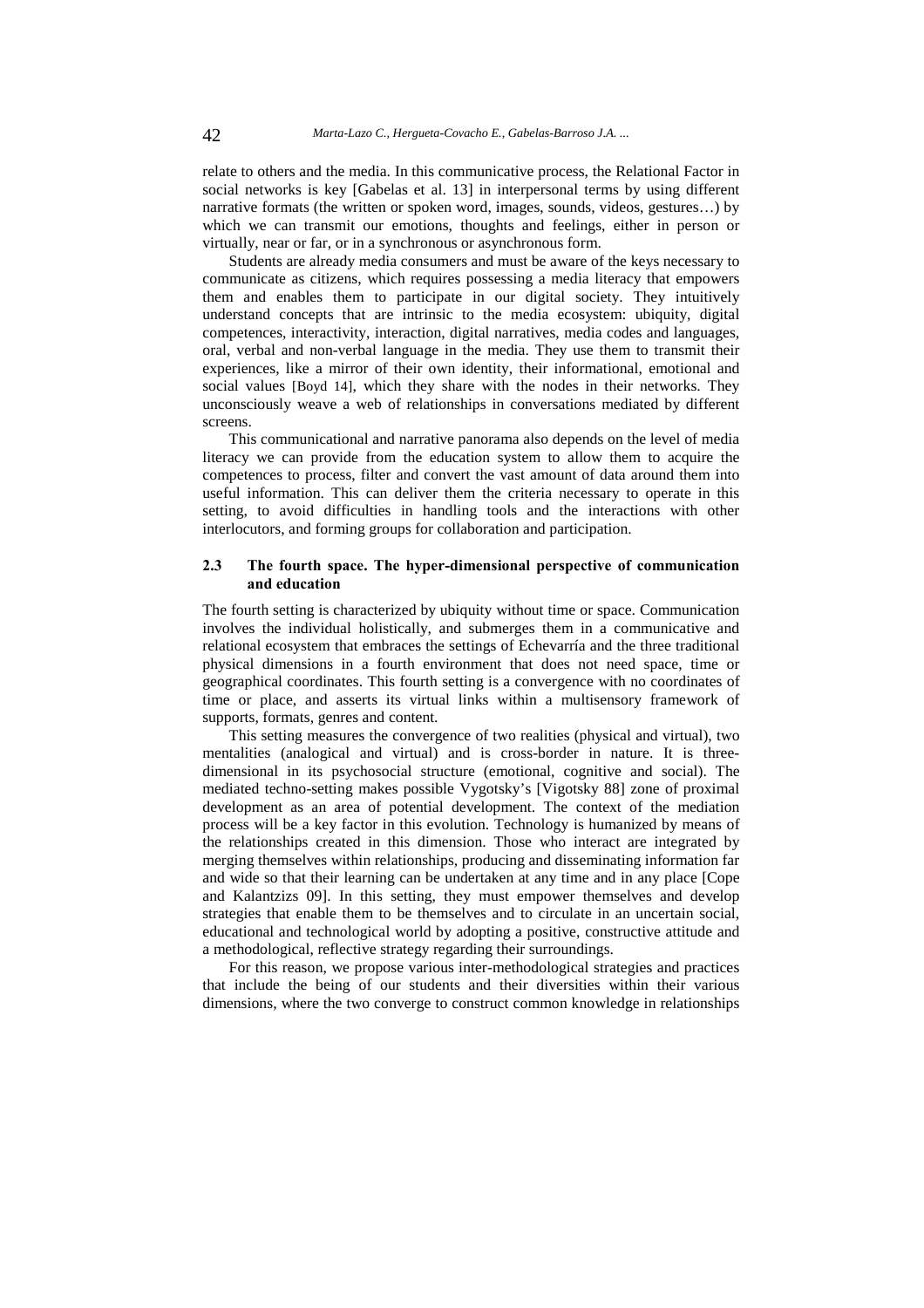and in connections through processes, based on a reflection towards action that enables the convergence of minds, empathies, senses and sensations, processes and discourses.

Hybrid Media Literacy practices generate a wide range of relationships among the protagonists in the learning process, and students use various techniques to choose between methodological options that can help them acquire all kinds of competences, not just cognitive ones. Methodology and activities form an interrelationship that generates a wide-ranging practice that opens up the individual analysis-synthesisreflection-action process [Marta and Gabelas 13] whose end is to fix a specific target among the interactive partners who communicate, collaborate and negotiate in order to reach a common goal.

### **3 Methods**

The methodology of this research focused on students' opinions of their own behaviors from an emic perspective in order to understand their viewpoint regarding their conduct as they learn. We opted to record the occurrence of a certain type of behavior or influence without an in-depth analysis of the motives. The field work was based on students' personal responses without examining the tasks or their own perspective of the incidence of the inter-methodological practices in their learning processes.

A quantitative methodology (questionnaire) was used to gather data because it let us interpret the results more generally, and it gave us greater control over the phenomena as well as a perspective of the enumeration and magnitudes of the results. We used the questionnaire [Hergueta-Covacho 2015] to demarcate the students' attitudes and beliefs regarding their own behavior during the course, the particular features of each practice and their incidence in specific aspects of their learning; this enabled us to make a quantitative assessment of the teaching/learning procedures and the process of acquisition of knowledge and competences associated with the endogenous and exogenous relationships (individual, social setting, media) created in these processes.

With this aim we analyzed the influence of these inter-methodological proposals for the following three reasons: to diagnose the potential advantages and disadvantages of Media Education in the mediation of technology, to propose new models for intervention in order to improve the operability of putting Education 2.0 into practice in higher education and to create an instrument capable of assessing the methodologies applied and the interactions and practices used.

This type of analysis was used to help us to reflect on the fact that any proposal to implement Education 2.0 in the university context involves a thorough review of the fundamentals of official pedagogical practice and, inevitably, a study of the function of teachers and students and how the two relate, so that knowledge can emerge and be constructed.

More specifically, it would determine whether these new discursive paradigms broken away from analogical linearity, through which we communicate with each other and express ourselves, organize and distribute information and knowledge in a virtual Education 2.0 setting, were viable. In addition, the Relational Factor-based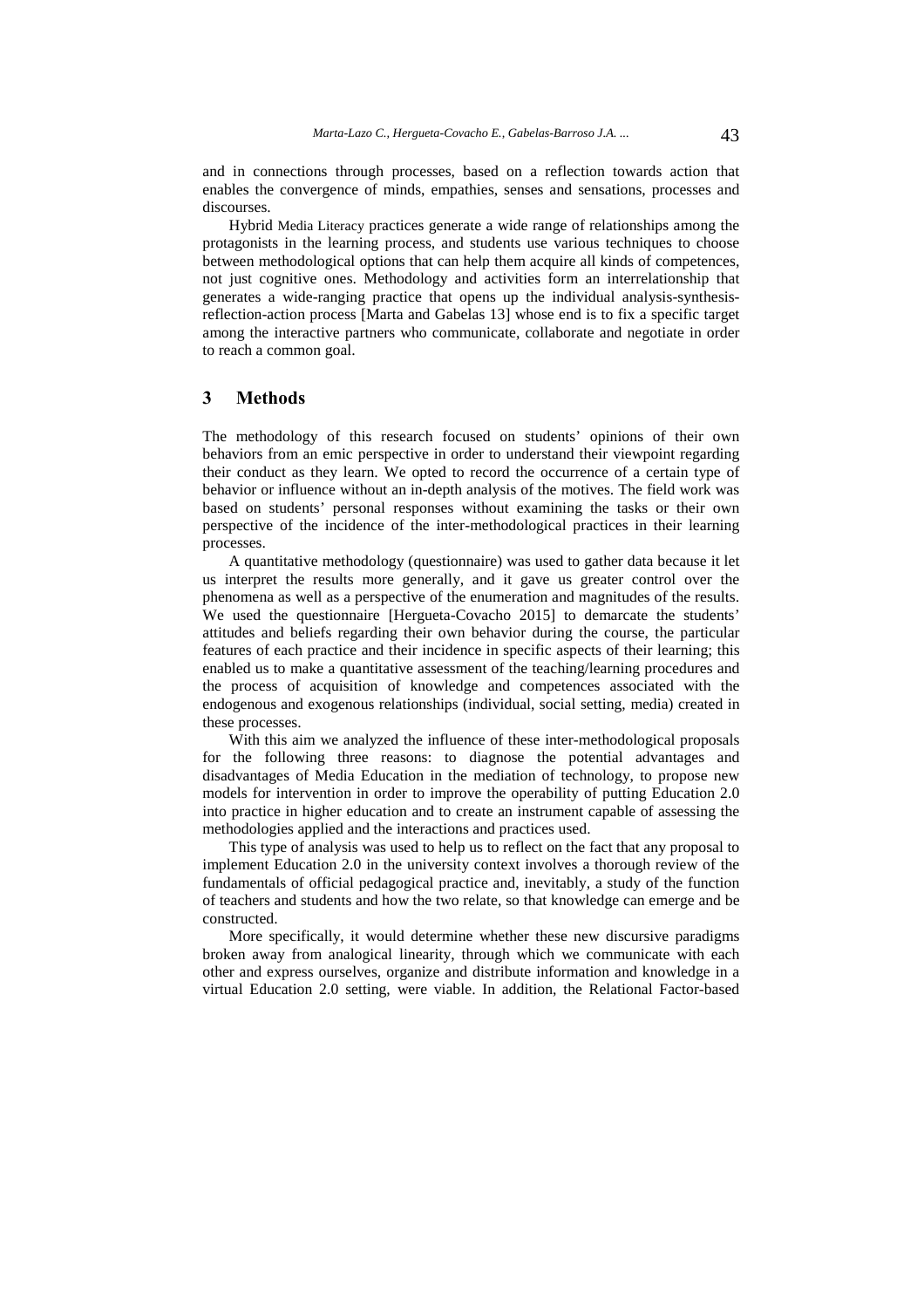inter-methodological practices would lead to the implementation and promotion of this new Media Literacy model.

This project can be defined as empirical with a non-experimental design as it consists of a practical analysis of a reality. For data gathering we used quantitative techniques in the form of a questionnaire from which we drew conclusions that aimed to verify the objectives and hypotheses in this study. The objective of the questionnaire is to use quantitative descriptors to measure the impact of each of the dynamics proposed.

#### **3.1 Research tools**

The questionnaire was structured in three parts or thematic sections:

Part 1: general information on the student's own perspective of his/her behaviors. This would allow us to compile information on the extent of student involvement. The questions refer to the following aspects:

- Extent of active participation in searching for data on information networks.
- Extent of interpersonal collaboration.
- Extent of information distribution.
- Extent of critical analysis of shared material.
- Extent of exchange of reflections.
- Extent of contribution to organization of the group.

The questions cover the creation and development of basic relationships (exogenous and endogenous) classified as:

- Synaptic relationships: analysis and reflection.
- Nodal relationships: collaboration and organization.
- Media relationships: network searching and distribution.

The responses to the questions were weighted on a scale of 1 to 10, with 10 being the highest or most positive and 1 the lowest and most negative.

#### **During your participation in this course:**

- Q1. How actively did you participate in the search for information?
- Q2. How actively did you collaborate with your peers?
- Q3. How often did you share links and information with your peers?
- Q4. How critically did you analyze the materials?
- Q5. How actively did you share your reflections with others during the discussions?

#### *Table 1: Questionaries' Part 1.*

Part 2: indicators that define an inter-methodological task on the incidence of this task in the students' learning process. To promote an innovative type of education based on the synapses, the inter-methodological practices must constitute a minimum number of characteristics such that each one that is counted covers a particular learning need. It seems impractical to consider that a single dynamic can cover all the needs of the students at a particular point in the learning process since it is developed over a certain period of time. Yet, we do wish to emphasize that the greater the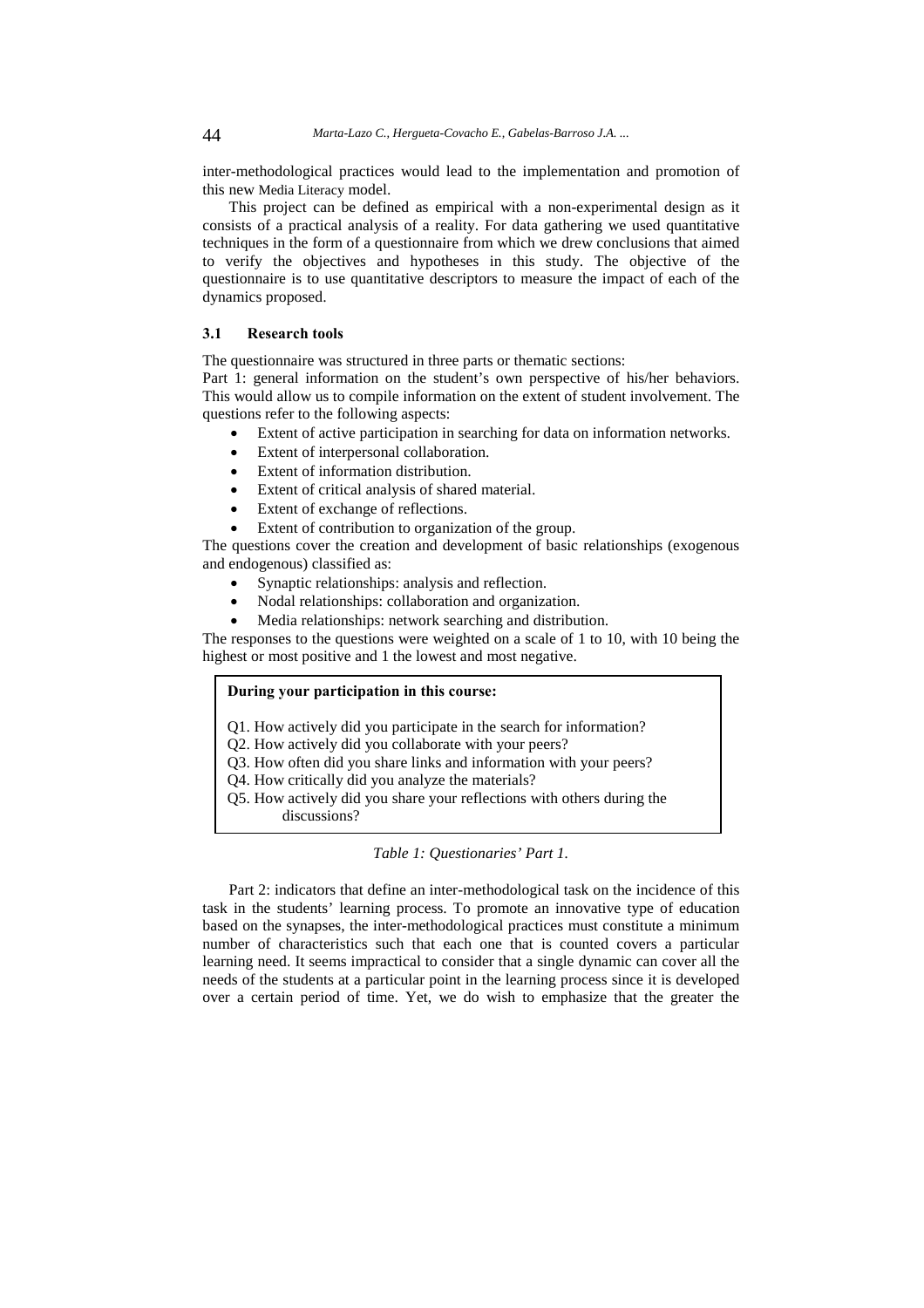number of characteristics covered, the more relational in nature the dynamic will be and the more possibilities it will have to achieve a more complete learning. We considered the following indicators:

- Clear
- Collaborative
- Collective
- **Creative**
- Challenging
- Stimulating
- Facilitating
- Centered on process
- Metacognitive
- Motivating
- Multidirectional
- Multimedia
- Multisensory
- Transvergence

Part 3: the dynamics must also facilitate the development of a wide range of media skills and competences necessary for achieving educational empowerment. We again took as a base a set of aspects that cover the Relational Factor as applied to Media Literacy in the classroom without losing sight of the control of the knowledge, skills and attitudes related to the competences described previously. The students were asked to assess quantitatively whether each dynamic enabled them to acquire various skills directly linked to their participation in and interaction with media, information and ideas, and with other interactive partners in the learning process and emphasized the increase in their aptitude to analyze and express themselves.

The responses to the questions were rated on a scale of 1 to 10, with a score of 10 being the highest or most positive and 1 the lowest and most negative. The responses were anonymous in order to encourage participation and guarantee confidentiality. Also considered in the tally were those questions left unanswered or scored incorrectly or erroneously, as well as the importance of giving an honest response and one based on a personal point of view.

### **3.2 Limitations**

Our research has some limitations. We measured the opinions of students but not their motivations in any great depth. We were aware of the subjective nature of the study but we were more interested in the students themselves as protagonists of their own learning process.

Other limitations:

- This is a very small specific group (17 students) and the results cannot be extrapolated. The cohort varies in age, background and experience in communication and education.
- The questionnaire was designed by us based on a review of the literature and consultation with experts on the subject, but it has not been validated.
- The results have not been compared over consecutive academic seasons. We have not considered possible differences in gender, age or education.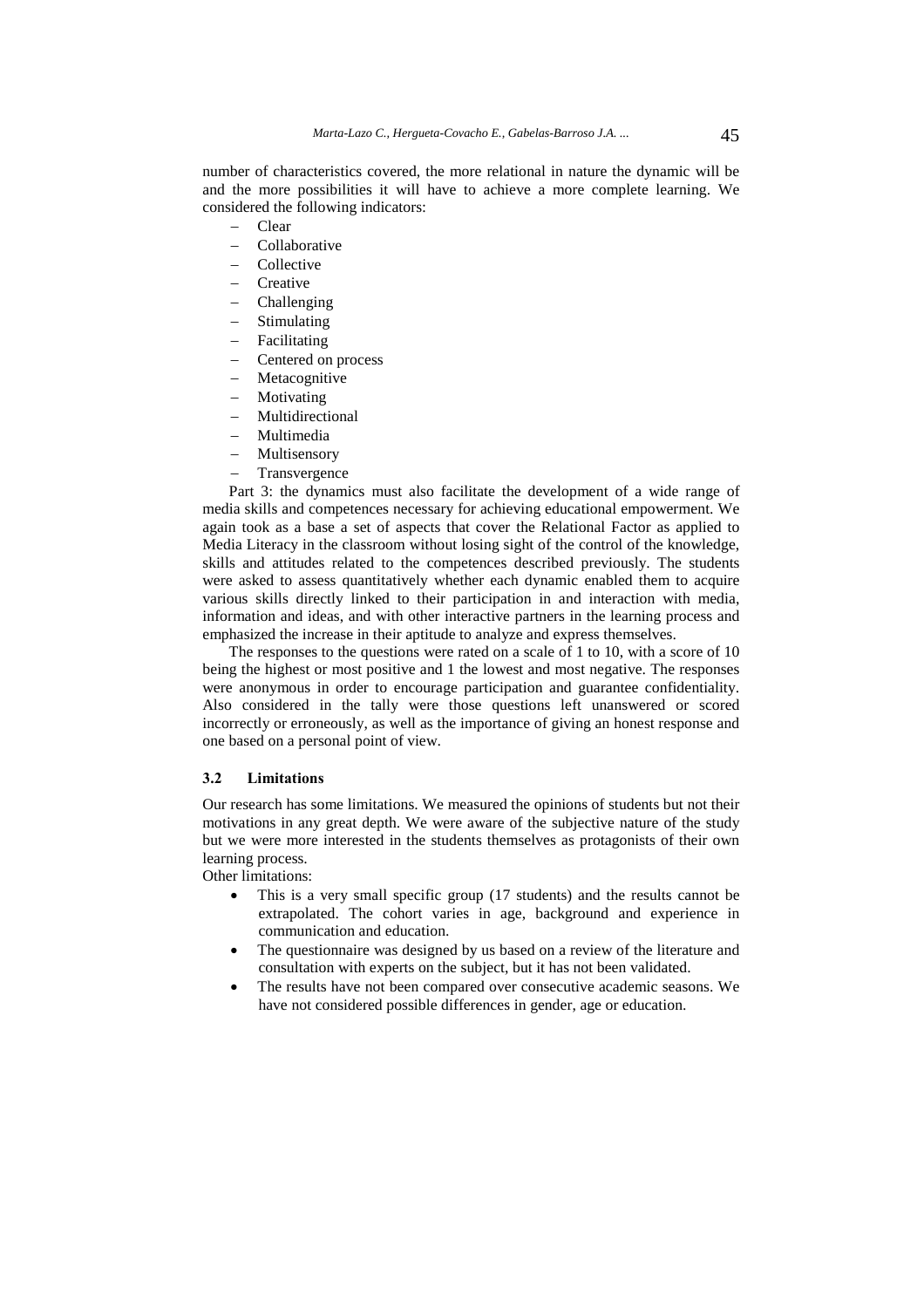We have not taken into account the positive or negative patterns that the students might generate.

| Rate the extent to which you developed each of the following skills or |
|------------------------------------------------------------------------|
| competences.                                                           |
| 1. Selection of online content                                         |
| 2. Analysis of content                                                 |
| 3. Comprehension of the content                                        |
| 4. Classification of content                                           |
| 5. Personalization of content                                          |
| 6. Critical construction of content                                    |
| 7. Development of multimedia products                                  |
| 8. Exploration of cyberspace                                           |
| 9. Construction of your digital identity                               |
| 10. Implementation of the processes of investigation                   |
| 11. Creation of ideas                                                  |
| 12. Independence                                                       |
| 13. Critical thinking                                                  |
| 14. Critical reflection                                                |
| 15. Feedback                                                           |
| 16. Self-management freedom                                            |
| 17. Decision making                                                    |
| 18. Collaboration with the group                                       |
| 19. Construction of external relationships                             |
| 20. Interaction with your peers                                        |
| 21. Interaction with media                                             |

*Table 2: Part 3 of Questionnaire.* 

### **4 Results**

We can state that the 2.0 inter-methodological practices enable students to acquire fundamental media competences and that their learning is enhanced by empowerment. Our analysis is based around the following aspects:

- Dynamics designed on the principle of uncertainty.
- Development of the student's critical thinking.
- Advances in self-learning and autonomy.
- Positive influence of endogenous and exogenous relationships.
- Incidence of creativity in motivation.
- Collaboration as a fundamental aspect of learning.

In general, the results of the questionnaires showed that the students consider the experience as very positive since the average scores in terms of their own activity or the dynamics were high.

 $\mathbf{r}$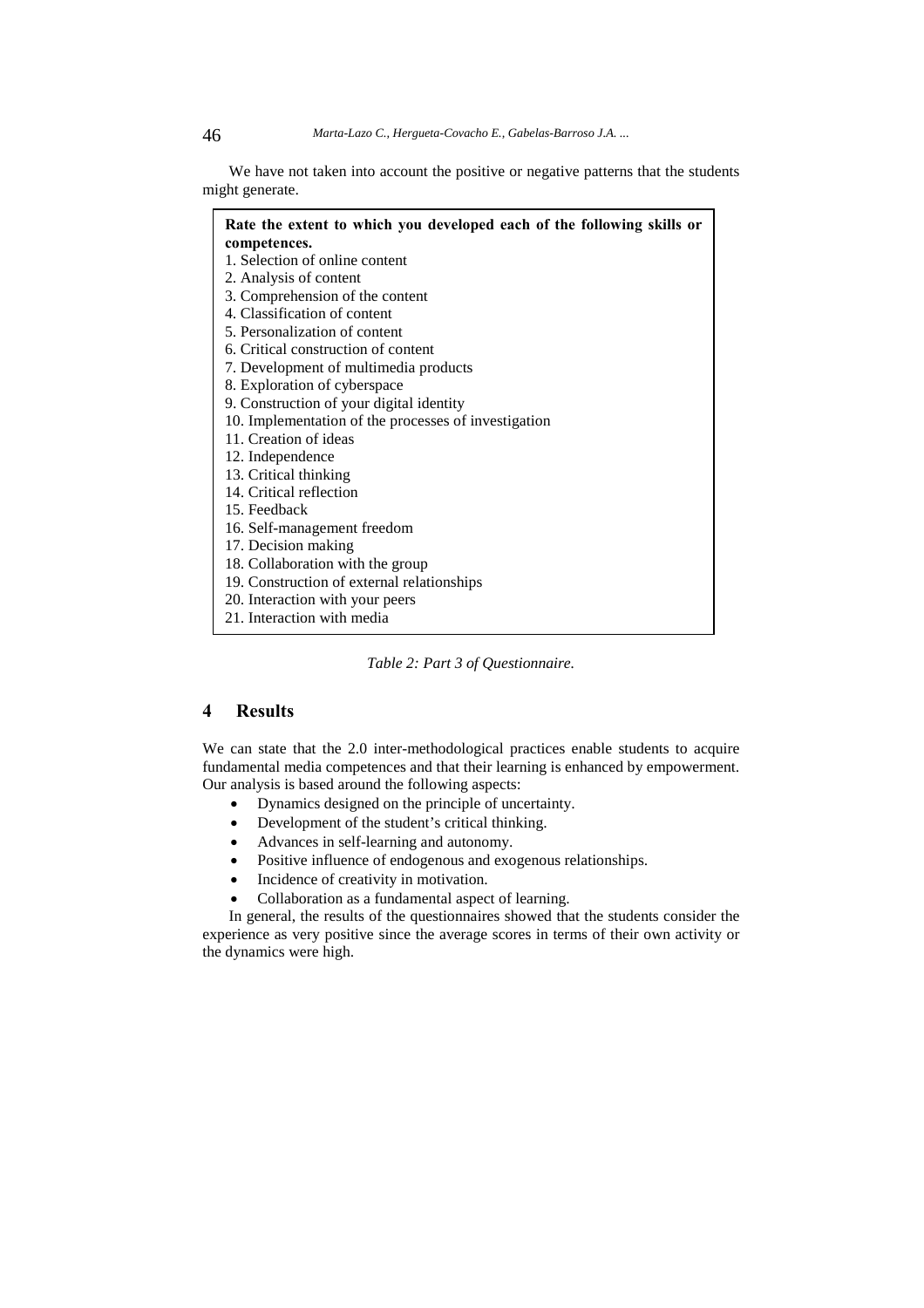#### **4.1 Section 1**

The chart (Table 3) shows that the students consider their participation and involvement as highly positive. The median score for these aspects is very high (8.5) and most students consider their participation as very positive (Mode: 9). Collaboration with their colleagues is also highly ranked. Most of those polled positively valued their contributions in the exchange of relevant information among colleagues for the development of the dynamics. In terms of their involvement in the development of the capacity for critical analysis of messages, the students were clearly satisfied, with all scoring this aspect above 7. These data take on more importance in number 5 in which the students consider whether the information analyzed has been exchanged and distributed among the group in a fluid way: more than half scored between 9 and 10 for this aspect, and the median reaches 8.5. Only a single student believed that his/her involvement was insufficient. The students fully appreciated the extent of their involvement in the organization and management of the micro-community, with mode and median marking a score of 9.

|                                                             |      | $M_{\rm e}$ | $M_{\alpha}$ |
|-------------------------------------------------------------|------|-------------|--------------|
| Q1. Extent of participation in information searching        | 8.35 | 8.5         |              |
| Q2. Extent of interpersonal collaboration                   | 8.76 |             |              |
| Q3. Extent of information distribution                      | 8.47 |             |              |
| Q4. Extent of analysis of shared material                   | 8.52 |             |              |
| Q5. Extent of exchange of reflections                       | 8.29 | 8.5         |              |
| Q6. Extent of contribution to the organization of the group | 8.52 |             |              |

*Table 3: Questions* 

#### **4.2 Section 2**

We described the distribution of the scores and the frequencies of each of the practices according to the impressions given by the students, and these are ordered by category and absolute frequency. This enables us to recognize the value of the mode with greatest frequency and those which are most significant. The format of the questionnaire was a multiple choice response so the student can mark various categories, and we have taken into account the percentages accumulated by number of votes.

We considered categories to be those indicators that define an intermethodological task, and we proposed these dynamics at different moments of the learning process so that we expected the activities to be classified on the basis of different categories.

We observe in Figure 1 that the first dynamic presented during the course scored in all the categories except *collective* and *facilitating.* The students emphasized three categories above the rest: *stimulating, creative* and *motivating.* Certain values are confirmed since this is an individual dynamic for stimulating student creativity with the aim of enhancing motivation for future practices.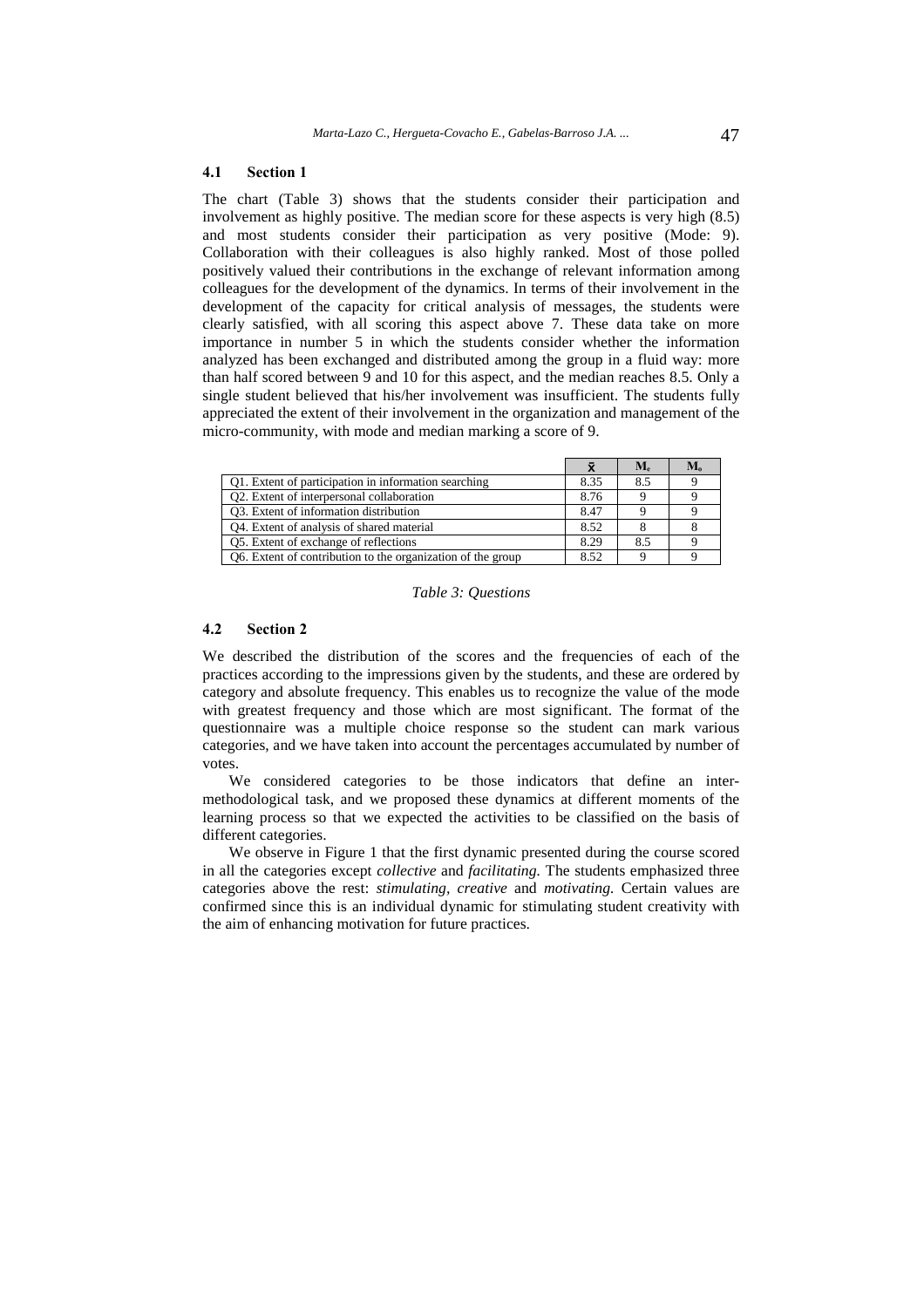

*Figure 1: classification of practice 1. My experience as a clone.* 

Figure 2 shows that collaboration is the main quality the students see in the dynamic for creating a digital magazine, followed by *collective, stimulating* and *multidirectional*. We also highlight the fact that all the categories have scored, which indicates that the practice covers a greater number of features, meaning that it has greater utility for the students.



*Figure 2: Classification of practice 2. Create a digital magazine.* 

The categories referred to in practice 3, which consisted of the group creating a contents guide based on problem-solving, show the highest values with a very low difference margin. The *collaborative, collective* and *challenging* categories are those that score highest. What stands out is that all the categories are valued and the small difference between the first six categories, whose frequency ranges between 4 points.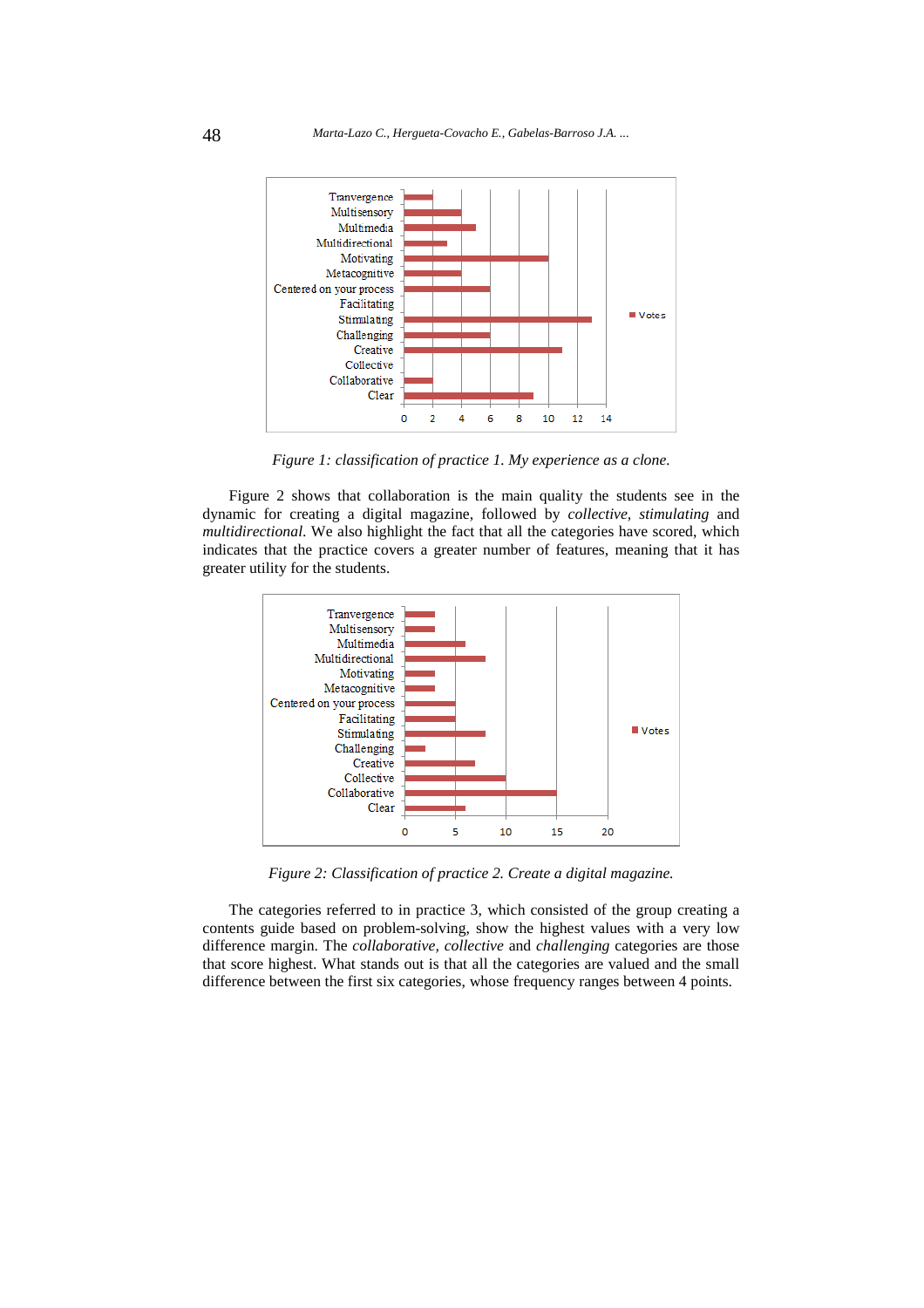

*Figure 3: Classification of practice 3. Create a contents guide.* 

We observe in practice 4 that although 11 students deem it to be *challenging,* and this is the mode with greater frequency, the next five categories are voted for equally (9 votes). This practice was also considered to be quite complete and all the categories scored. After *challenging,* the most significant categories were *collaborative, creative, stimulating, metacognitive* and *motivating*. This practice dealt with the production of an online multimedia product and it is surprising that the *multimedia* category did not score higher. We deduce that other aspects seemed more relevant to the students.



*Figure 4: Classification of practice 4. Final practice.* 

#### **4.3 Section 3**

As in the second part of the questionnaire, we consider that the dynamics must also facilitate the development of a wide range of media skills and competences to reach a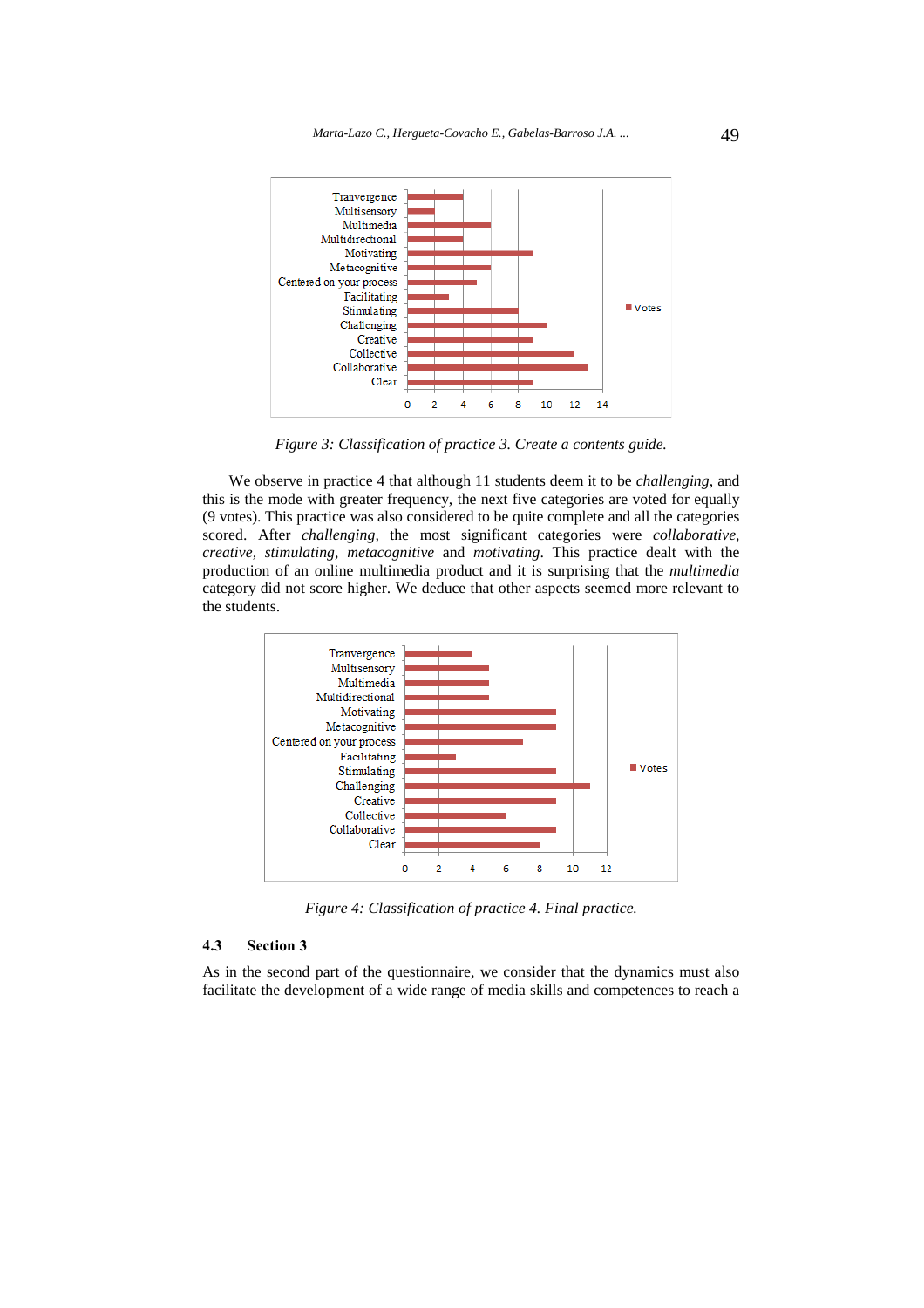state of educational empowerment. We again take as a base a set of aspects that cover the Relational Factor as applied to Media Literacy in the classroom.

We used a table format to put the data in order, organized in such a way that the arithmetic averages and mode obtained in the four dynamics were classified by the competence or skill acquired, so that we observe the extent to which the practices influenced or facilitated the acquisition of each of the skills. We also present the total average and mode of the four activities to show more clearly whether the students considered they are more competent in that skill throughout the course regardless of the time span or moment in which it might have contributed more to the process.

The students generally considered this influence to be very positive. The averages, regardless of the dynamic or skill, ranged between a minimum of 7.53 and a maximum of 9.50. We have not taken into account a score of 5.64 and two of 6.88 as they refer to competences of collaboration and interaction with a group in a dynamic (Practice 1) of individual reflection.

In Table 4 (the average and mode of competences per practice), the scores refer to the various skills directly linked to student participation in and interaction with media, information and ideas as well as with other interactive partners in the learning process, emphasizing the increase in their expressive and analytical aptitude. Analyzing student perceptions, we see a notable improvement in their skills (1, 2, 3, 4, 8, 13 and 14) as persons who confront, relate to and interact with messages and content in a digital setting.

Although the total average is high, numbers 13 and 14 stand out in that their mean rises during the course to 9.08 and 9.12, respectively. We can therefore state that skills such as identifying, interpreting, evaluating, analyzing, understanding, synthesizing, interacting, managing, thinking or discovering information in the media in a critical way have all enabled students to establish individual synaptic relationships and contributed to their media literacy.

In terms of the expression and production of messages and information, other skills are deployed (skills 5, 6, 7, 9, 15, 18, 19, 20 and 21).

The trend, in terms of the possibilities that the subject has given them to interrelate and express themselves via different media and screen simultaneously, is the same. The scores are very high and we emphasize the competences that refer to the construction of relationships with media and especially with course colleagues, which score an average of 8.98 and 9.08, respectively. We interpret that the creation of links between different nodes inside and outside the community in the various virtual spaces has been very high. This has generated a degree of socialization which is crucial for creating ideas and content online.

It can be deduced that the students have not only understood how to use media and interact with it to extend their own mental capacities, they have also assimilated how to handle these communication tools, how to select and transform messages and how to use these relationships that they construct between different ecosystems in order to enrich their own learning.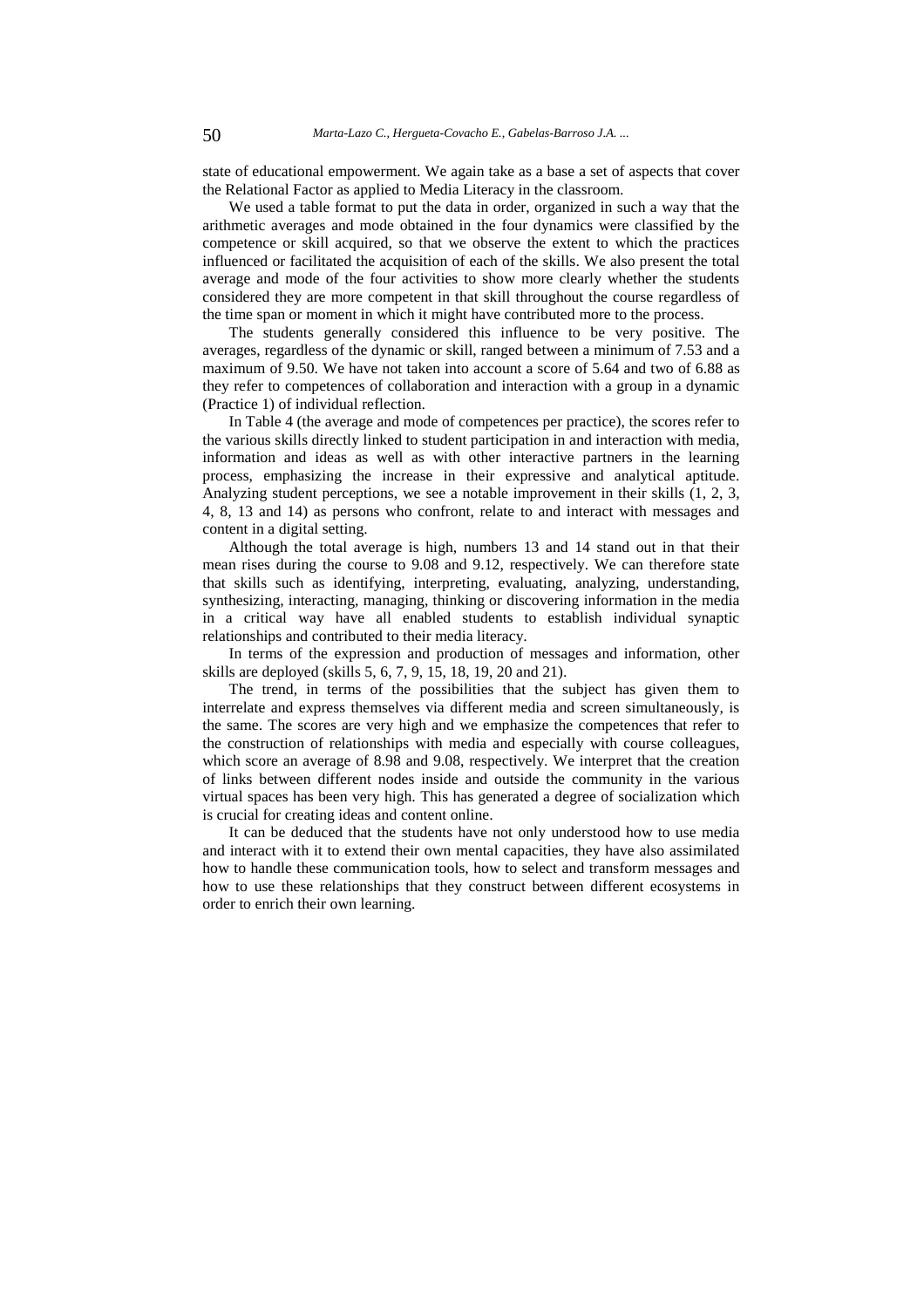| <b>Skills</b>                                        | <b>Practice</b> | <b>Practice</b> | <b>Practice</b> | <b>Practice</b> | Average | <b>Mode</b>    |
|------------------------------------------------------|-----------------|-----------------|-----------------|-----------------|---------|----------------|
|                                                      | 1               | $\mathfrak{D}$  | 3               | 4               |         |                |
| 1. Selection of content on the<br>Net                | 7.56            | 9.41            | 9.12            | 8.89            | 8.74    | 10             |
| 2. Content analysis                                  | 7.65            | 8.59            | 9               | 8.94            | 8.54    | 10             |
| 3. Understanding of content                          | 8.12            | 8.88            | 9               | 9               | 8.75    | 9              |
| 4. Classification of concepts                        | 8.06            | 8.76            | 8.71            | 8.94            | 8.62    | 9              |
| 5. Personalization of content                        | 9.18            | 8.41            | 9               | 9.18            | 8.94    | 10             |
| Critical construction<br>$\sigma$ f<br>6.<br>content | 8.82            | 8.47            | 8.70            | 9               | 8.75    | $\overline{9}$ |
| 7. Development of multimedia<br>products             | 8.37            | 7.53            | 8.53            | 8.69            | 8.28    | 9              |
| 8. Exploration of cyberspace                         | 8.06            | 9.05            | 9.29            | 9.17            | 8.89    | 10             |
| 9. Construction of your digital<br>identity          | 8.64            | 8.76            | 8.64            | 9.05            | 8.77    | 10             |
| 10. Implementation of research<br>procedures         | 8.05            | 8.47            | 8.76            | 9               | 8.57    | 9              |
| 11. Creation of ideas                                | 9.29            | 8.11            | 9.23            | 9.05            | 8.92    | 9              |
| 12. Autonomy                                         | 9.35            | 8.82            | 9.23            | 9.11            | 9.13    | 10             |
| 13. Critical thinking                                | 9.43            | 8.88            | 9.11            | 9.05            | 9.12    | 10             |
| 14. Critical reflection                              | 9.5             | 8.70            | 9.11            | 9               | 9.08    | 9              |
| 15. Feedback                                         | 8.05            | 8.35            | 8.70            | 8.94            | 8.51    | 9              |
| 16. Freedom of management                            | 9.17            | 9               | 8.76            | 8.88            | 8.95    | $\overline{9}$ |
| 17. Taking decisions                                 | 9.05            | 9               | 8.76            | 8.88            | 8.92    | 9              |
| Collaboration with<br>18.<br>the<br>group            | 5.64            | 8.70            | 9.05            | 8.82            | 8.86    | 10             |
| 19. Construction of external<br>relationships        | 6.88            | 8.93            | 8.88            | 8.70            | 8.35    | 10             |
| 20. Interaction with course<br>colleagues            | 6.88            | 9.31            | 9               | 8.94            | 9.08    | 10             |
| 21. Interaction with media                           | 8.68            | 9.29            | 8.88            | 9.05            | 8.98    | 9              |

*Table 4: Averages and mode of the competences per practice.* 

## **5 Conclusions**

The aim of this study was to assess the impact of inter-methodological practices in the teaching and learning processes in a course subject, and to demonstrate the viability of acquiring media competences in order to learn how to move within the new discursive paradigms of the new media through the mediation of relational Media Education dynamics. The conclusions of this study draw on those aspects and factors which show that, from the students' viewpoints, processes have occurred that benefited their learning.

We can confirm that the inter-methodology used in this course helped them to enhance the fundamental media competences needed to construct collective intelligence and participate in creating knowledge. We also observed that the horizontal social processes, collaboration and interaction, boosted their contact with media to the point where they were able to create their own new multimedia products.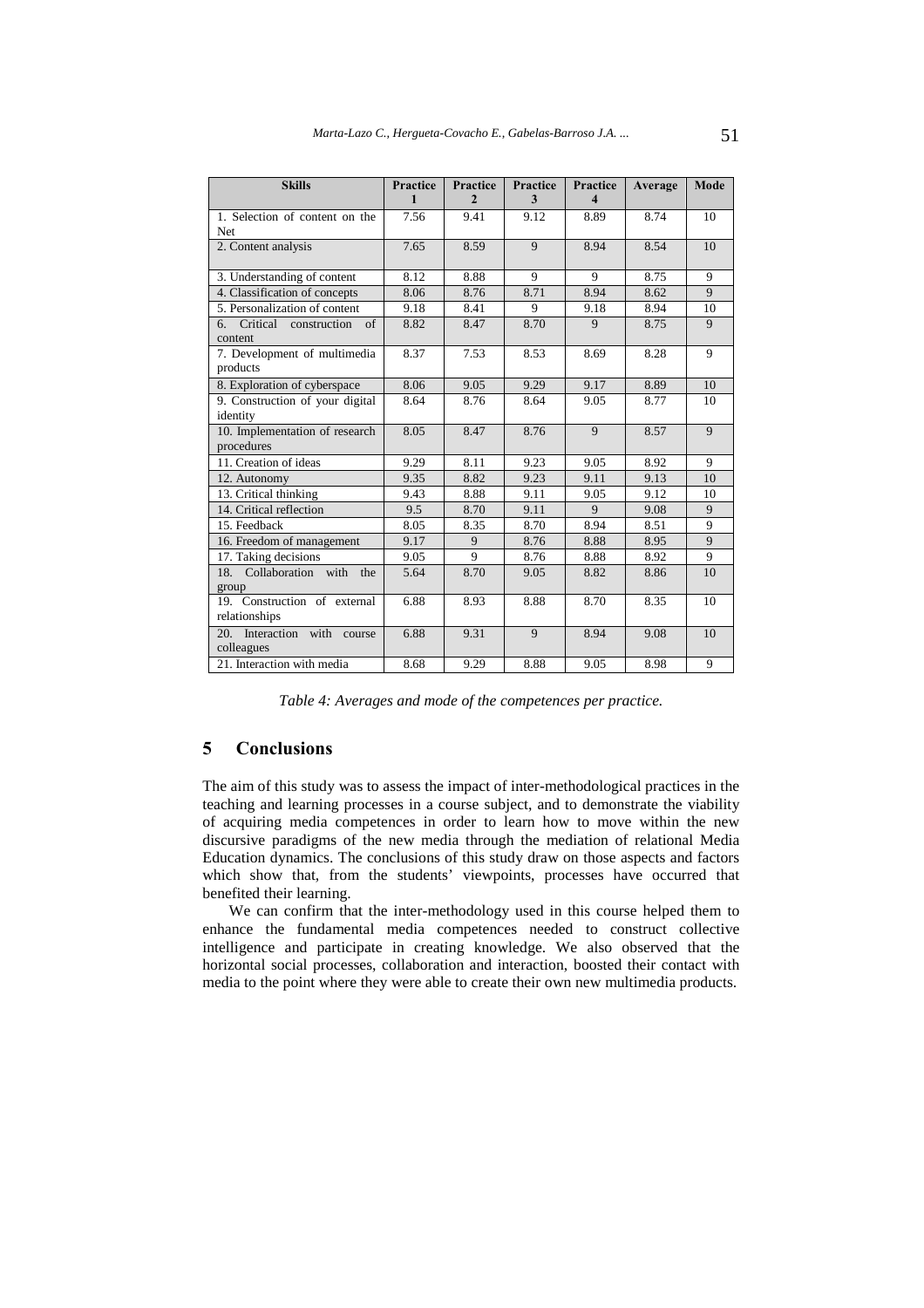In terms of communication, we can conclude that the students were able to consume a great deal of the course content and messages through group collaboration, searching, selecting and disseminating information. These interactions with media and their colleagues enabled them to develop their own media competences. We can verify that strengthening the participative dimension of communication positively influenced the relationships created with media and their peers, which also mediated favorably in their learning. This participation promoted endogenous and exogenous relationships among the various actors in the process, and the students' evaluations show that the creation and maintenance of synaptic relationships (analysis and reflection), nodal relationships (collaboration and organization) and media relationships (information searches in the Net and distribution) played an important role in their acquisition of media competences and, consequently, in their active empowerment and transformation into critical and creative subjects.

The analysis done based on the students' responses to the questionnaire, corroborate the hypotheses posed at the start of this investigation:

- The student has been able to overcome the uncertainty inherent in interacting with media and has sought strategies to develop his/her critical thinking and to solve problems.
- The practices have stimulated autonomy and self-learning to the point where students can produce their own content and be coauthors and creators of information.
- Knowledge has been generated indebted to a high degree of interaction of all types.
- Creativity, socialization, emotions and the general development of social skills through group work has had a positive influence on learning.
- These relational and collaborative aspects have converged to facilitate the construction of knowledge in an active and critical way, based on common interests and the creation of multimedia products.

We believe that the union of all these factors has led to the creation of an intermethodological relational Media Literacy model for an education that is horizontal, decentralized and multidirectional which could be implemented in the  $21<sup>st</sup>$  century.

#### **Acknowledgements**

This research has been carried out by the Communication and Information Research Group (GICID) of the Government of Aragon (Reference S-115) with funding from the European Social Fund. The authors would like to acknowledge that the GICID has provided financial support for the research.

The authors wish to thank Dr. Roberto Aparici and all the students who were involved in the project for their invaluable sharing of their reflections and experience.

### **References**

[Aparici 13] Aparici, R.: "Educomunicación digital". In Aranda, D., Creus, A. and Sánchez Navarro, J., editors, *Educación, Medios y Cultura de la Participación*, pages 103-118. Editorial UOC.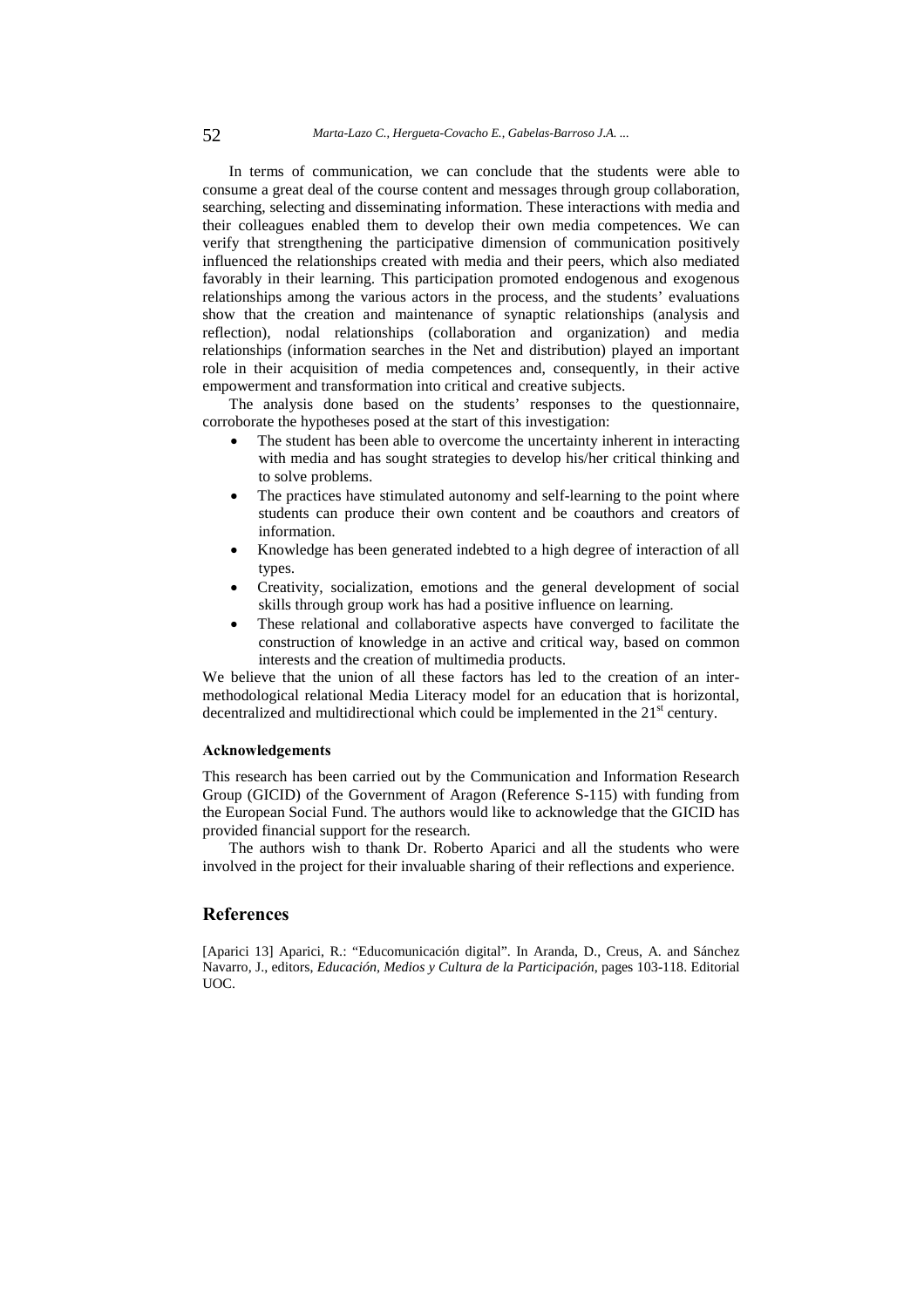[Bauman 07] Bauman, Z.: "Liquid Times. Living in an age of uncertainty"; Polity Press, Cambridge.

[Boyd 14] Boyd, D.: "It's complicated. The social lives of networked teens"; Yale University Press.

[Cloutier 75] Cloutier, J.: "L´ère d´EMEREC ou la comunication audio-scripto-visuelle à l´heure des self-media"; Les Presses de L´Université de Montreal.

[Cope and Kalantzizs 09] Cope, B. and Kalantzizs, M.: Ubiquitous Learning. An agenda for educational Transformation. In Cope, B. and Kalantzizs M., editors, *Ubiquitous Learning*, pages 3-14. University of Illinois Press. Retrieved November 2015 from: http://www.networkedlearningconference.org.uk/past/nlc2008/abstracts/PDFs/Cope\_576- 582.pdf

[UNESCO 96] UNESCO: "Learning: the treasure within. Report to UNESCO of the International Commission on Education for the Twenty-first Century". Retrieved February 2016 from: http://unesdoc.unesco.org/images/0010/001095/109590eo.pdf

[Echeverría 99] Echeverría, J.: "Los señores del aire: Telépolis y el tercer entorno"; Destino.

[Ferrés and Piscitelli 12] Ferrés, J. & Piscitelli, A.: "Media competence. Articulated Proposal of Dimensions and Indicators", *Comunicar*, 38 (2012), 75-82. Doi: http:77dx.doi.org/ 10.3916/C38-2012-02-08

[Freire 70] Freire, P.: "Pedagogy of the oppressed": Bloomsbury.

[Gabelas et al. 13] Gabelas-Barroso, J.A., Marta-Lazo, C. and Hergueta-Covacho, E.: "El Factor R-elacional como epicentro de las prácticas culturales digitales". In Aranda, D., Creus, A. and Sánchez Navarro, J., editors, *Educación, Medios y Cultura de la Participación*, pages 351-374. Editorial UOC.

[García Matilla 02] García Matilla, A.: "Educomunicación en el siglo XXI", Retrieved May 2015 from: http://www.uned.es/ntedu/asignatu/7\_Agutin\_G\_MatillaI1.html

[Goleman 06] Goleman, D.: "Social intelligence. The new science of human relationships"; Bantam Dell.

[Hergueta 2015] Hergueta-Covacho, E.: "¿Cómo medir la intermetodología? Creación del cuestionario de Impacto Intermetodológico". In Peinado Miguel, F., editor, *Formación, perfil profesional y consumo de medios de alumnos en Comunicación*, pages 147-160. Cuadernos Artesanos de Comunicación, 77. Sociedad Latina de Comunicación Social.

[Jenkins 06] Jenkins, H.: "Convergence Culture: where old and new media collide". New York University Press.

[Marta and Gabelas 13] Marta Lazo, C. and Gabelas Barroso, J.A.: "Intermetodología educomunicativa y aprendizaje para la vida", *Comein. Revista de los estudios de Ciencias de la Información y Comunicación*, 22 (2013), Retrieved April 2015 from: http://comein.uoc.edu/divulgacio/comein/es/numero22/articles/Article-Gabelas-Marta-Lazo.html

[Marta et al. 13] Marta-Lazo, C., Gabelas-Barroso, J.A., and Hergueta-Covacho, E.: "Phenomenological features of digital communication: interactivity, immersion and ubiquity", *Sociedad de la Información*, 44 (2013), 169-193. Retrieved April 2014 from: http://www.sociedadelainformacion.com/cost\_2013/specialissue\_44.pdf

[Marta and Grandío 13] Marta Lazo, C. and Grandío, M.M.: "Análisis de la competencia audiovisual de la ciudadanía española en la dimensión de recepción y audiencia",